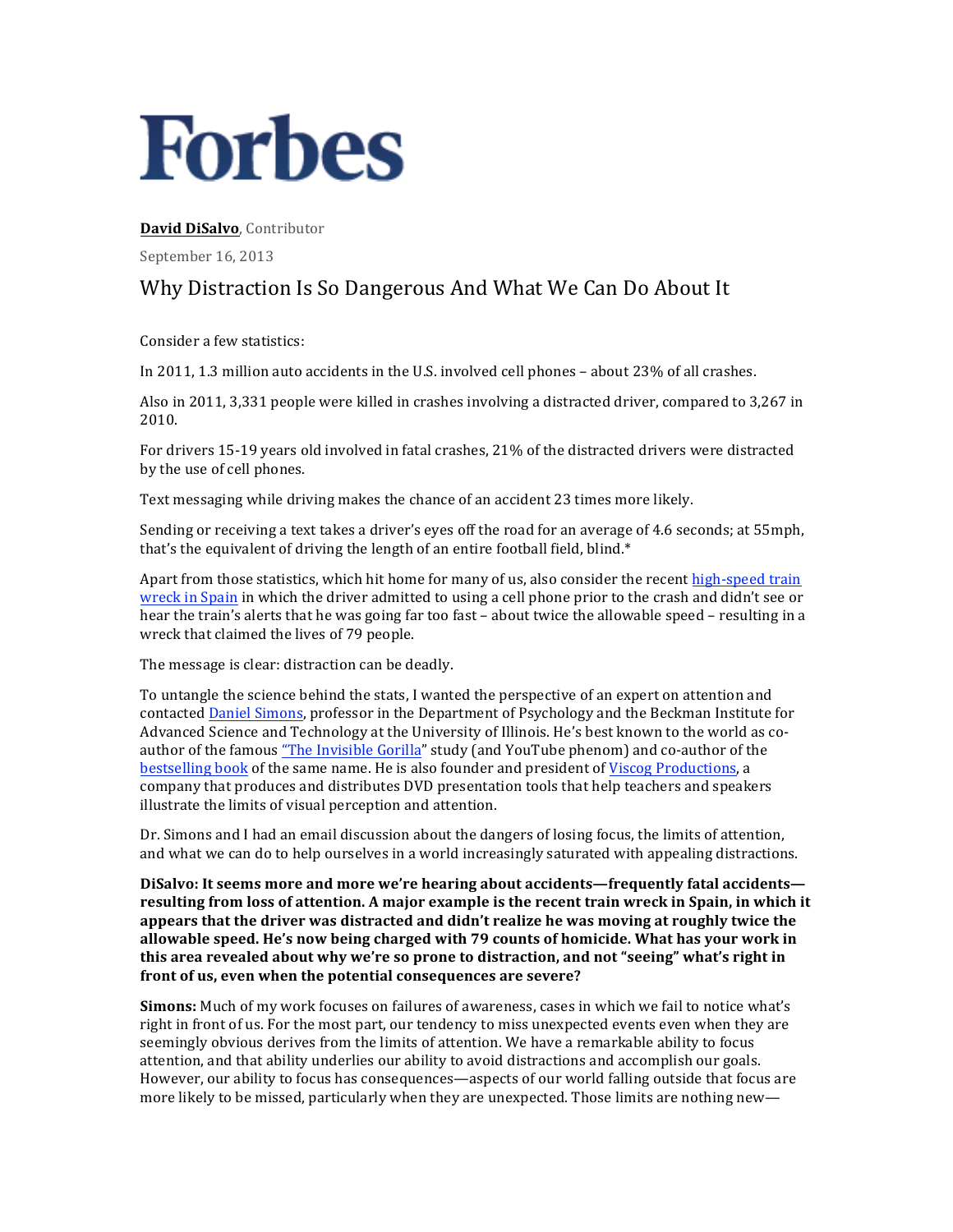we've always had them. What I find most interesting about these limits is our lack of awareness of them. Our intuitions about what we will and won't notice often are wrong, and it is those mistaken intuitions that have consequences. If you think you will notice anything unexpected, that important objects or events will capture your attention, you won't take the proactive steps necessary to increase your chances of noticing.

#### In a society that is adding more and more electronic distractions to our lives all the time, what does the science tell us we can do to manage these ever-more appealing distractions**especially those that are increasingly "in our face"?**

I don't think such distractions change our brains or make us dumber. They provide another engaging source of information, one that is likely to occupy the focus of our attention. And, given that attention is limited, the more attention we devote to gadgets, the less we have available to spot unexpected dangers. In part, the danger again comes from our lack of awareness of our own limits. When we're distracted, we don't notice that we're distracted.

Do you think we'll eventually adapt in the face of failure—perhaps by our brains wiring around our impediments to become better at managing distractions—or are we just more **likely** to see increasing accident stats and more loss of life every year? There's a limit to the amount of adaptation we can have—no intervention is likely to radically change the limits of attention. Any improvements will involve tweaks at the margins of our abilities. What we can do is take steps to limit the consequences of those distractions when they matter most. Perhaps those problems can be addressed through technology (e.g., finding a way to prevent texting by a driver while still permitting it by passengers). But, doing so requires better recognition of the risk in the first place.

#### What's your position on multitasking? It's a term we hear all the time but the science doesn't **seem to support it being anything but a platitude. Is it real or illusory?**

For the most part, people can't truly multitask without costs. All of us juggle multiple demands on our time and multiple goals. But, for the most part, we do that by switching among the demands on us rather than truly multitasking. True multitasking involves using the same cognitive mechanisms simultaneously for different purposes. It's the mental equivalent of talking, humming, and whistling at the same time – not doable, and we know it. The problem with multitasking is that people don't have great intuitions about which activities require the same cognitive mechanisms. It turns out that having a conversation on a phone and driving interfere with each other—we can't do both at the same time without one or the other (or both) suffering. But, on their surface, it's not intuitive why such skills might tap the same underlying abilities at the same time. Multitasking is most dangerous when we don't realize we're doing it.

### Has the now well-known gorilla experiment that you co-authored had a significant effect on how people "look" for that which we're prone to not see? I could see it being used in medical training, for example, to train medical professionals to see crucial things in MRI scans that **they might otherwise miss.**

The video is used in many fields for safety training. Critically, though, learning about that video won't magically improve your ability to see the unexpected. If you devote attention to spotting unexpected things, you're taking attention away from *expected* things. And that's not good. It would be better for your doctor to devote attention to common risks rather than rare ones. Focused attention works really well, and nothing we can do will allow us both to focus efficiently and remain alert to every possible unexpected event.

Even if we can't train people to notice everything, we can improve our intuitions about what we will and won't notice. And, by helping people identify those situations in which they might miss something, we can perhaps improve noticing. When I speak with groups of professionals about these limitations, I focus on improving our intuitions about our limits and on the ways we can adapt our behavior to minimize the consequences of our limitations.